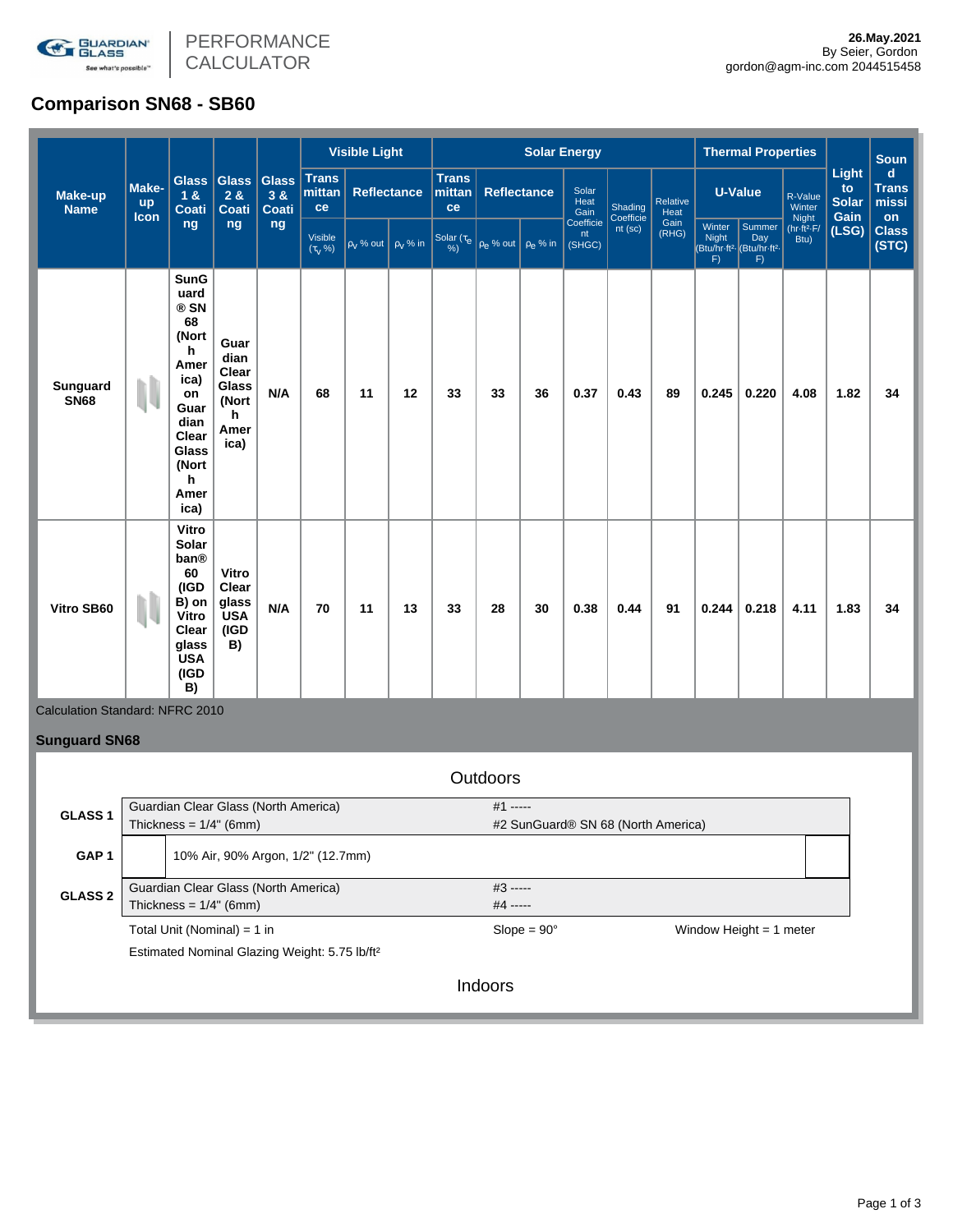

# **Vitro SB60 Outdoors** Vitro Clear glass USA (IGDB) Thickness =  $1/4$ " (6mm) #1 ----- **GLASS 1** Thickness = 1/4" (6mm) **GLASS 1** Thickness = 1/4" (6mm) **GAP 1** 10% Air, 90% Argon, 1/2" (12.7mm) Vitro Clear glass USA (IGDB) **GLASS 2** Thickness =  $1/4$ " (6mm)  $#4$  -----#3 ----- Total Unit (Nominal) = 1 in Slope = 90° Window Height = 1 meter Estimated Nominal Glazing Weight: 5.75 lb/ft²

Indoors

## **Important Notes**

Calculations and terms in this report are based on NFRC 2010. The performance values shown above represent nominal values for the center of glass with no spacer system or framing.

#### **Laminated products:**

The Performance Calculator allows the user to model a wide variety of laminated glass makeups using different float glass substrates, coatings and interlayer material, including those makeups where the coating faces the interlayer. It is the user's responsibility to assess whether the laminated glass makeup meets relevant regional standards and complies with applicable laminated glass safety regulations.

In addition, when the laminated glass makeup includes a coating facing the interlayer material, there may be a loss of thermal insulation performance and a color change compared to non-embedded coated class.

## **Non-specular products (translucent or diffuse):**

The performance measurement for non-specular (translucent or diffuse) materials such as translucent interlayers or acid etched glass surface, or surface with ceramic frit is limited by the current experimental technologies. Since measurements capture physically only a part of the resulting radiation, calculated performance results provided herein and based on such measurements are not compliant with any standard (including EN 410) and may only be used as a general reference. Actual values may vary significantly based upon exact fabrication process, as well as type, thickness and color of used non-specular material.

Please note that the Thermal Stress Guideline is only a general guide to the thermal safety of a glazing, and it is not a replacement for detailed thermal stress analysis.

#### **Explanation of Terms**

- **Visible Light Transmittance (Tv, %)** is the percentage of incident light in the wavelength range of 380 nm to 780 nm that is transmitted by the glass.
- **Ultraviolet (UV) Transmittance (Tuv, %)** is the percentage of the incident solar radiation transmitted by the glazing in the 300 nm to 380 nm range.
- **Solar Energy Direct Transmittance (Te, %)** is the percentage of incident solar energy in the wavelength range of 300 nm to 2500 nm that is directly transmitted by the glass.

**Visible Light Reflectance Outdoors/Indoor (Rv out/in, %)** is the percentage of incident visible light directly reflected by the glass.

**Solar Direct Reflectance Outdoors/Indoors (Re out/in, %)** is the percentage of incident solar energy directly reflected by the glass.

**Solar Energy Absorptance (Ae, %)** is the percentage of the sun's energy that is absorbed by glass.

**U-Value** is the glazing parameter that characterizes the heat transfer through the central part of the glazing, i.e. without edge effects, and expresses the steady-state density of heat transfer rate per temperature difference between the environmental temperatures on each side. US Standard units are Btu/hr·ft²·F and SI / Metric units are W/m2 K.